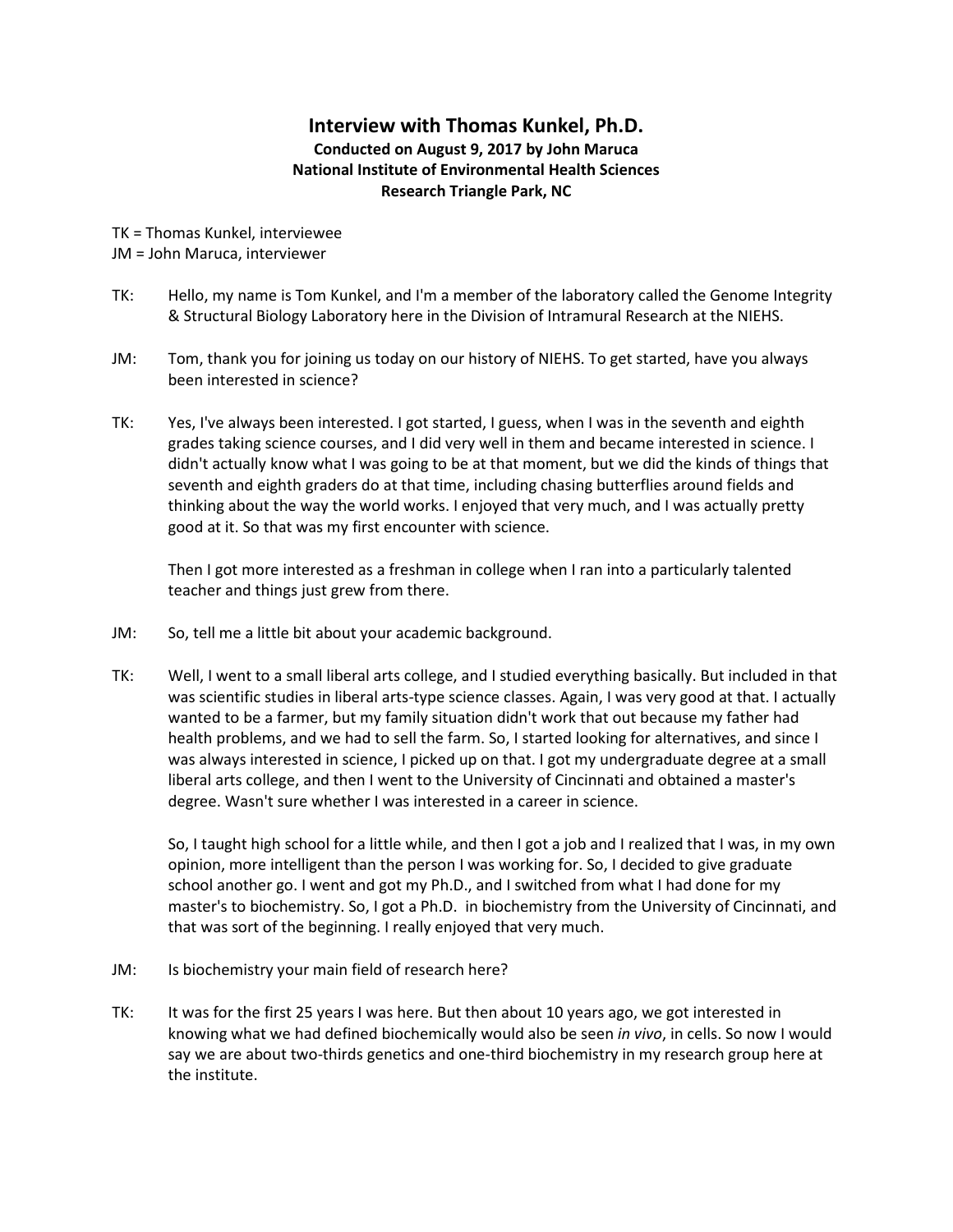- JM: And how does your work have an impact on human health?
- TK: Well, we're interested in the biochemistry and genetics that underlies the accuracy with which DNA is made, and that has lots of implications for human health. So, we've studied the basic mechanisms responsible for high-fidelity DNA replication. That's interesting to human health because the processes that allow DNA to be replicated with high fidelity are what becomes perturbed in human diseases. So, our research has implications for the origins of human diseases, like cancer or neurodegenerative diseases.

We have a combination of research that studies the normal processes that achieve high-fidelity replication. And then we look at environmental insults that perturb replication, fidelity-caused mutations, and those mutations lead to human diseases.

- JM: Is there one discovery that you made that was most surprising?
- TK: Yes, several things over the years. Currently, the most interesting one to us is while we've been studying the fidelity of DNA replication, one of the sort of general rules of that research is that DNA polymerases do not readily incorporate ribonucleotides, the moieties that are responsible for RNA. But, in 2009, I had a Summers of Discovery student in the lab working with a postdoc who discovered that that isn't quite true, and the consequences, eight years of work so far, describing the incorporation of ribonucleotides into DNA during DNA replication and the consequences of that kind of aberrant synthesis. That has several implications for human diseases as well.
- JM: Think about the next few years. What kind of scientific advances would you like to see?
- TK: The biggest one has already occurred and is in a constant state of improvement, and that is the ability to sequence huge amounts of DNA, including the whole genome of a cell. We have been, in the last five years, heavily involved in that effort. So, for years, it's been possible to analyze the accuracy with which DNA is synthesized by using specific genetic tests that monitor one 10,000th of a genome.

In the last 10 years, the technology has arrived where we can now ask that question for the whole genome. So, you get a 10,000-fold better view of the fidelity of DNA replication of a cell. That's still in its infancy, but it's rapidly advancing our understanding of replication fidelity across a whole genome instead of just one tiny little one looking under the lamp post idea. So, we anticipate, and, in fact, we can see in the scientific literature many advances that are being made from using whole-genome sequencing technology to the kind of research that we do. So, we're heavily involved in that, and it's like a lot of modern technology, the cost keeps going down and the throughput for the number of nucleotides that you can sequence keeps going up. So as the technology improves, we anticipate that we will learn a lot more about replication fidelity than we ever knew before, and we're heavily involved in that effort.

- JM: So, what brought you to NIEHS?
- TK: Well, when I finished my postdoctoral research and started looking for a position, I interviewed at seven places, and the NIEHS was the only one that offered me a position. So, when I first